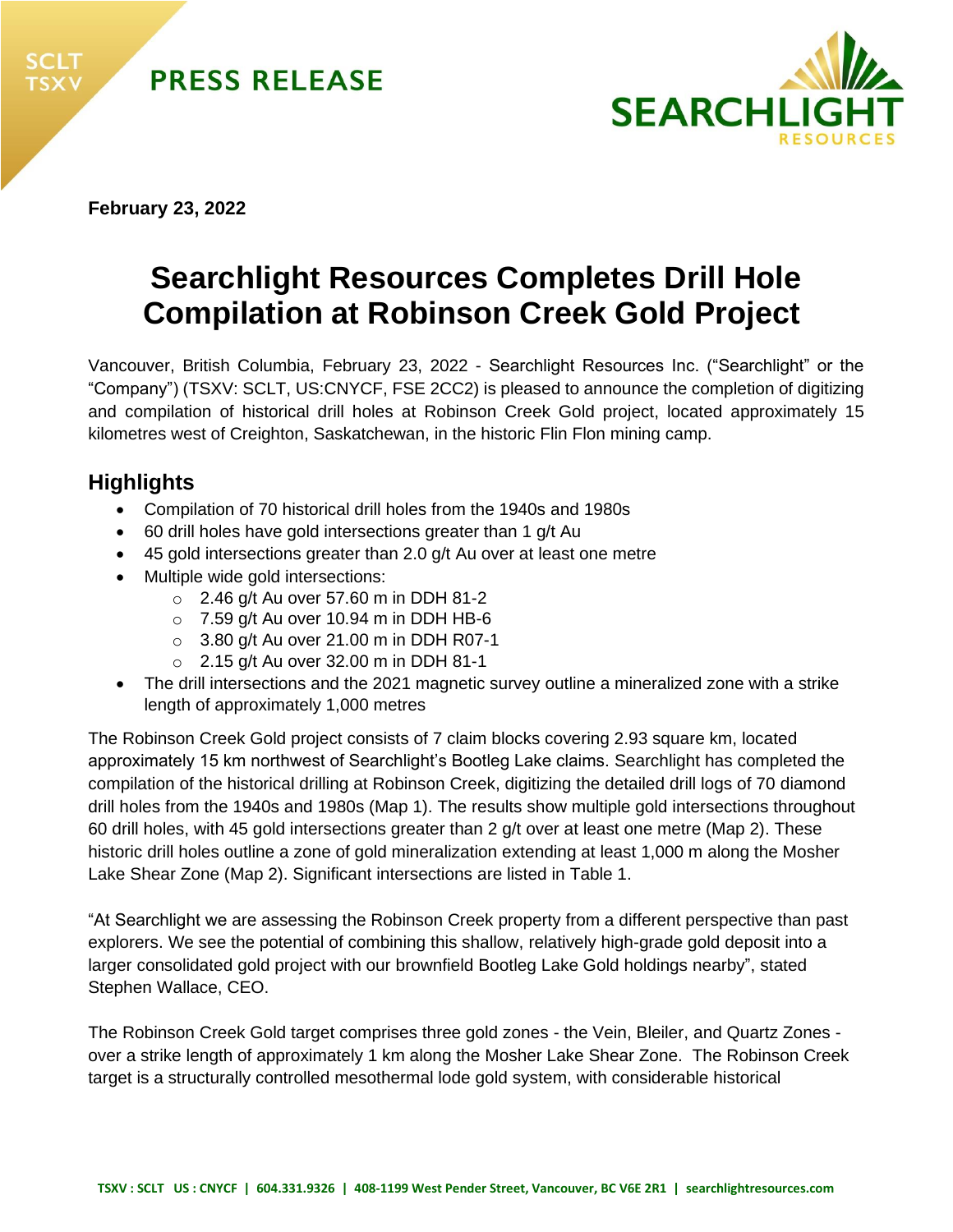exploration which includes geologic mapping, trenching, soil surveys, airborne and ground geophysical surveys, and 70 diamond drill holes.

The Robinson Creek project was optioned in July 2021, and in September 2021 Searchlight completed an Airborne Magnetic Survey covering the entire claim block at 50 m line spacing. Concurrent with the airborne survey, an initial site visit was carried out in September 2021, confirming the presence of gold mineralization with multiple grab samples over 10 g/t gold, including samples of 19.31 g/t Au and 17.17 g/t Au.

Planning is underway for a summer field program of trenching, sampling, and mapping to determine the full extent of surface mineralization, and to obtain information for future drilling.

| Hole ID      | <b>YEAR</b> | <b>From</b> | To    | Length | Grade  | metre @ g/t Au       |
|--------------|-------------|-------------|-------|--------|--------|----------------------|
|              |             | metre       | metre | metre  | Au g/t |                      |
|              |             |             |       |        |        |                      |
| <b>HB-10</b> | 1946        | 57.2        | 60.7  | 3.51   | 5.19   | 3.51m @ 5.19 g/t Au  |
| <b>HB-11</b> | 1946        | 36.6        | 45.1  | 8.53   | 2.30   | 8.53m @ 2.30 g/t Au  |
| <b>HB-12</b> | 1946        | 100.0       | 104.4 | 4.36   | 6.70   | 4.36m @ 6.70 g/t Au  |
| <b>HB-14</b> | 1946        | 121.5       | 131.1 | 9.63   | 2.08   | 9.63m @ 2.08 g/t Au  |
| HB-6         | 1946        | 129.3       | 140.2 | 10.94  | 7.59   | 10.94m @ 7.59 g/t Au |
| $HB-7$       | 1946        | 49.2        | 65.8  | 16.64  | 3.64   | 16.64m @ 3.64 g/t Au |
| $81 - 1$     | 1981        | 57.0        | 89.0  | 32.00  | 2.15   | 32.00m @ 2.15 g/t Au |
| $81 - 1$     | 1981        | 22.0        | 35.3  | 13.30  | 4.07   | 13.30m @ 4.07 g/t Au |
| $81 - 2$     | 1981        | 20.8        | 78.4  | 57.60  | 2.46   | 57.60m @ 2.46 g/t Au |
| $81 - 2$     | 1981        | 83.3        | 92.1  | 8.85   | 2.00   | 8.85m @ 2.00 g/t Au  |
| $81 - 7$     | 1981        | 22.8        | 25.5  | 2.70   | 6.09   | 2.70m @ 6.09 g/t Au  |
| R07-1        | 1987        | 29.6        | 50.6  | 21.00  | 3.80   | 21.00m @ 3.80 g/t Au |
| R07-13       | 1987        | 110.5       | 116.0 | 5.50   | 4.60   | 5.50m @ 4.60 g/t Au  |
| R07-2        | 1987        | 113.8       | 116.8 | 3.00   | 6.54   | 3.00m @ 6.54 g/t Au  |
| R07-4        | 1987        | 111.3       | 112.5 | 1.25   | 24.07  | 1.25m @ 24.07 g/t Au |
| R07-6        | 1987        | 134.8       | 138.7 | 3.90   | 5.96   | 3.90m @ 5.96 g/t Au  |
| R07-8        | 1987        | 142.0       | 145.9 | 3.90   | 9.67   | 3.90m @ 9.67 g/t Au  |
| R08-16       | 1988        | 47.2        | 59.7  | 12.50  | 2.33   | 12.50m @ 2.33 g/t Au |
| R08-19       | 1988        | 30.2        | 32.9  | 2.70   | 6.30   | 2.70m @ 6.30 g/t Au  |
| R08-22       | 1988        | 105.7       | 110.7 | 5.00   | 3.35   | 5.00m @ 3.35 g/t Au  |

Table 1: Robinson Creek Gold Project - Significant Drill Intersections

Disclaimer: Management cautions that the presented drill sample results are historical in nature, and Searchlight has not undertaken any independent investigation of the sampling, nor has it independently analyzed the results of the previous exploration work to verify the results. Searchlight considers these sample results relevant, as the Company uses historical reports and sample results to evaluate and plan future exploration programs. All drill intercepts are drill-indicated lengths. Insufficient technical information exists to demonstrate the true widths of these intersections. The technical information is derived from public documents available through the Saskatchewan Government Ministry of Energy and Resources.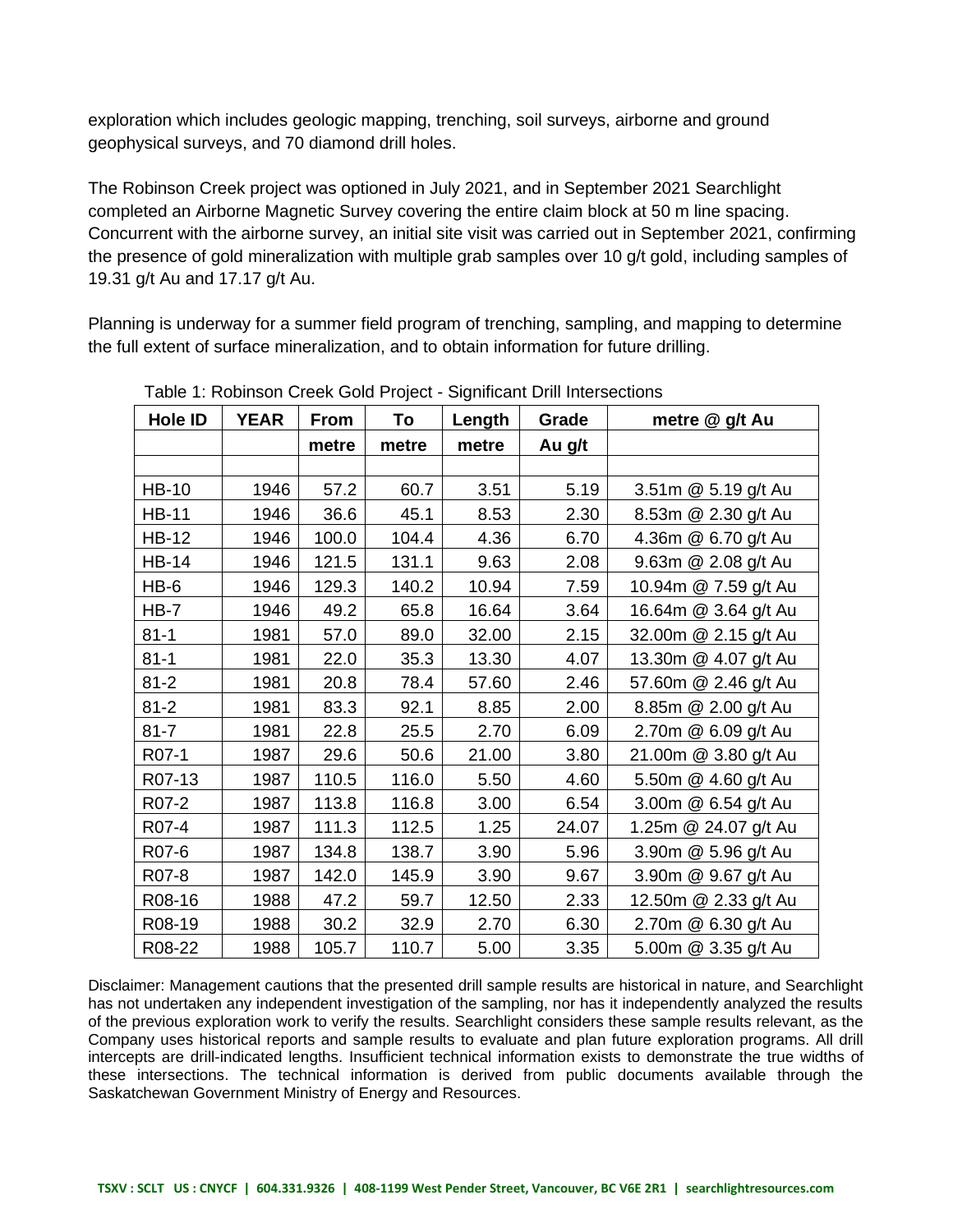

Map 1: Robinson Creek Gold Project – Historical Drill Holes with Gold Grades, overlaid on 2021 Total Magnetic Intensity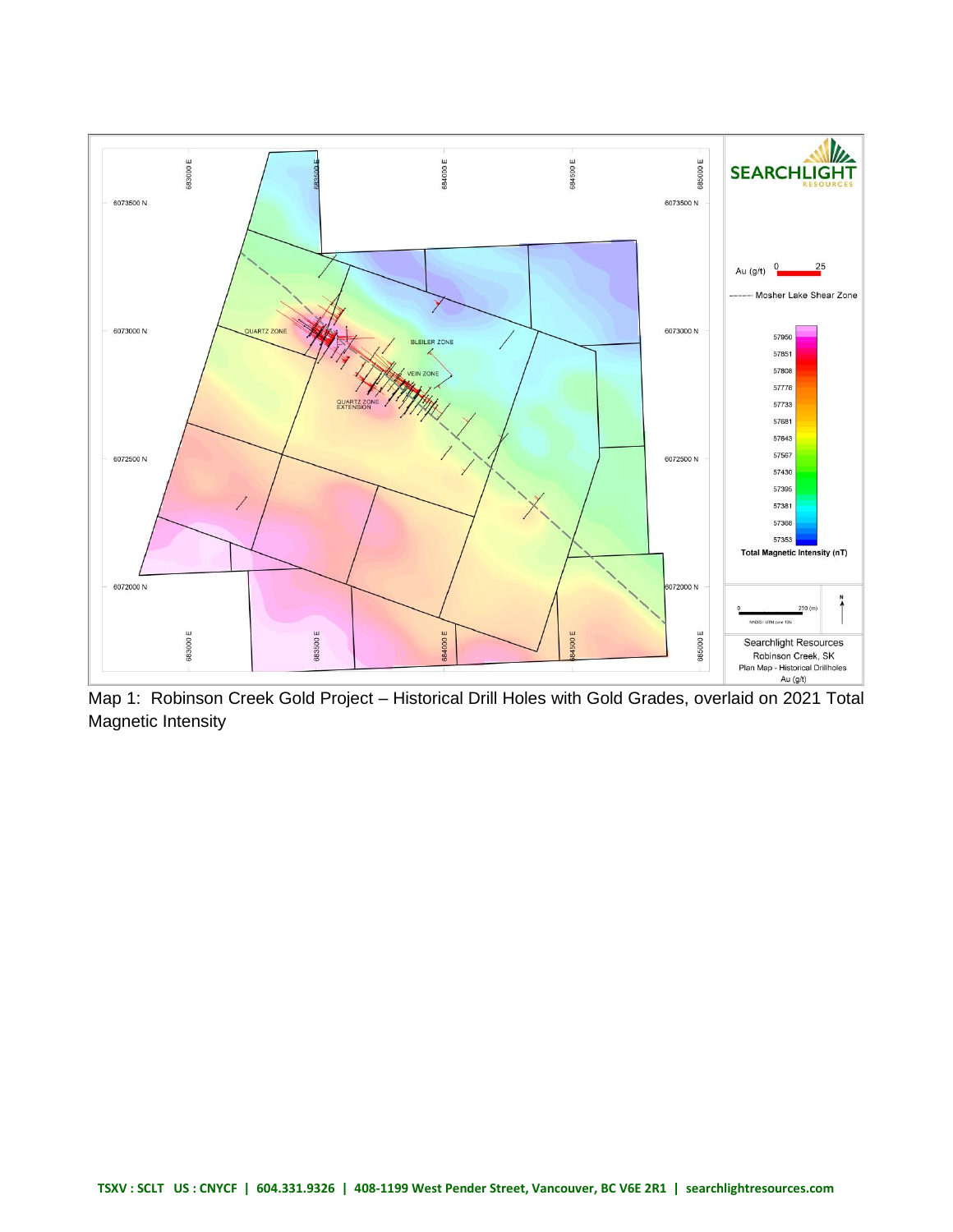

Map 2: Robinson Creek Gold Project – Historical Drill Holes with Significant Gold Intersections, overlaid on 2021 Total Magnetic Intensity

## **Qualified Person**

Stephen Wallace, P.Geo., is Searchlight's Qualified Person within the meaning of National Instrument 43-101 and has reviewed and approved the technical information contained in this news release.

## **About Searchlight Resources Inc.**

Searchlight Resources Inc. (TSXV: SCLT; US: CYNCF; FSE 2CC2) is a Canadian mineral exploration and development company focused on Saskatchewan, Canada, which has been ranked as the top location for mining investment in Canada by the Fraser Institute. Exploration focus is on gold, uranium and battery minerals throughout the province.

On behalf of the Board of Directors,

*"Stephen Wallace"*